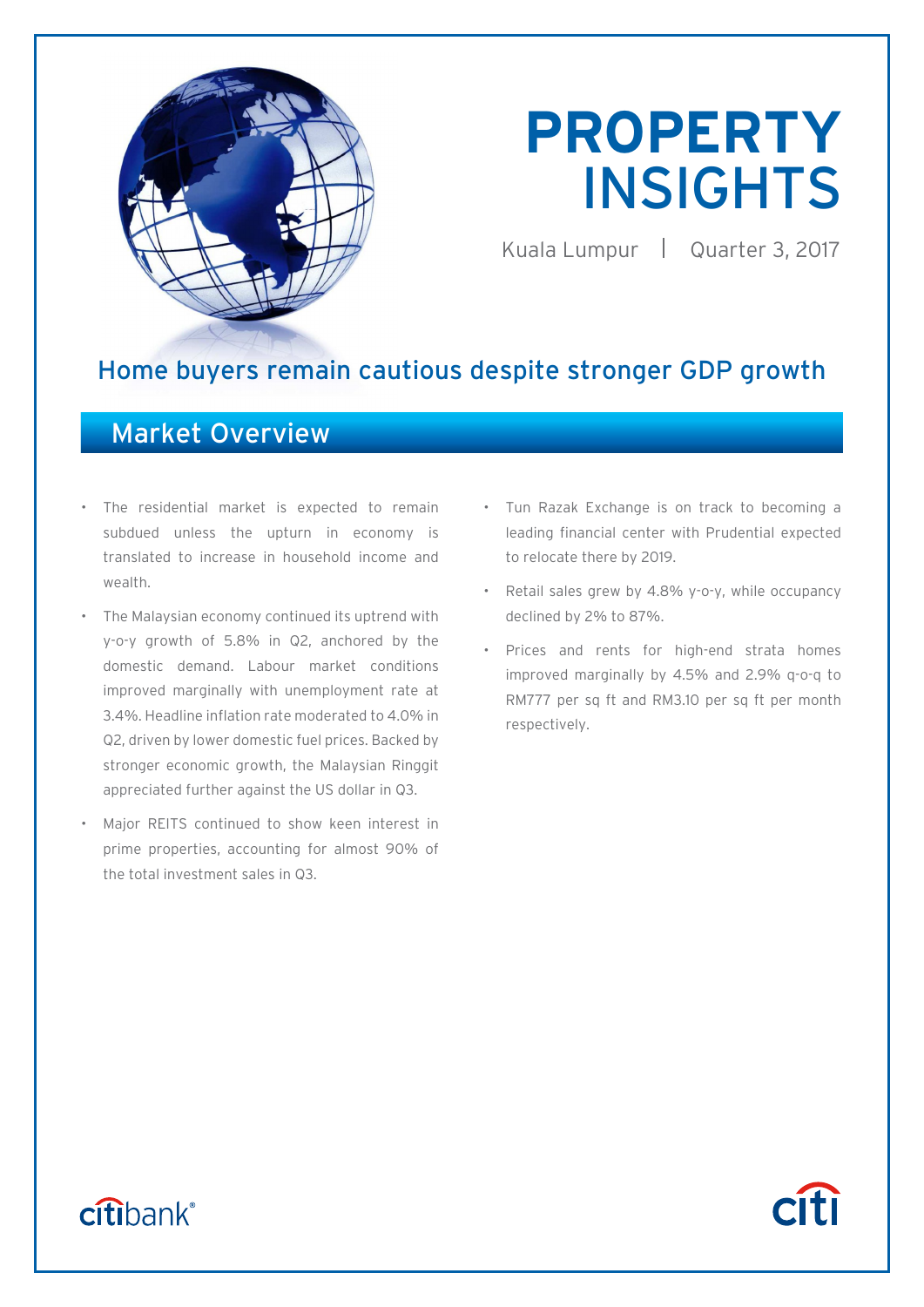# Trends & Updates

# The Economy

#### **Key Highlights in Q3**

- Malaysia's GDP growth edged higher by 5.8% y-o-y in Q2 2017 (Q1 2017: 5.6% y-o-y).
- Unemployment rate decreased marginally to 3.4% in Q2 2017 from 3.5% Q1 2017.
- Consumer Price Index (CPI) grew by 4.0% y-o-y in Q2, lower than the 4.3% increase in Q1 2017.
- Consumer Sentiment Index rose further to 80.7 in Q2 from 76.6 in Q1 2017.
- Between 30 June and 13 September, the Ringgit appreciated by 2.1%, to RM4.20 per US dollar.

#### **Market Commentary**

The Malaysian economy did better in Q2 2017, with y-o-y GDP growth of 5.8% compared to the 5.6% recorded in Q1 2017 (Figure 1).The sustained domestic demand and turnaround in net exports contributed to the stronger economic performance.

Domestic demand continued to grow, albeit at a slower pace of 5.7% y-o-y in Q2 (Q1 2017: 7.7%). The y-o-y expansion of 7.2% in private sector demand contributed to the growth of domestic demand.

There was a turnaround for net exports, growing by 1.4% y-o-y. The improvement emanated from the narrowing gap between export growth (9.6%) and import growth (10.7%) in Q2. Notwithstanding, the public expenditure growth decelerated to 0.2% y-o-y, partially offsetting the improvement in private demand.

Growth at the supply side was driven by the services, manufacturing and construction sectors, which expanded at a faster pace of 6.3%, 6.0% and 8.3% respectively. The agriculture sector grew by 5.9% y-o-y, underpinned by the recovery of crude palm oil yields after El Nino. In contrast, the mining sector expanded marginally at 0.2% y-o-y due to the lower production of crude oil and natural gas.

#### Figure 1

#### **Malaysia GDP growth and unemployment**



Source :Bank Negara Malaysia, Department of Statistics Malaysia, NTL Research

### GDP growth for 2017 is projected to exceed 4.8%, driven by the sustained private sector demand and improved trade performance



Source: Bank Negara Malaysia, NTL Research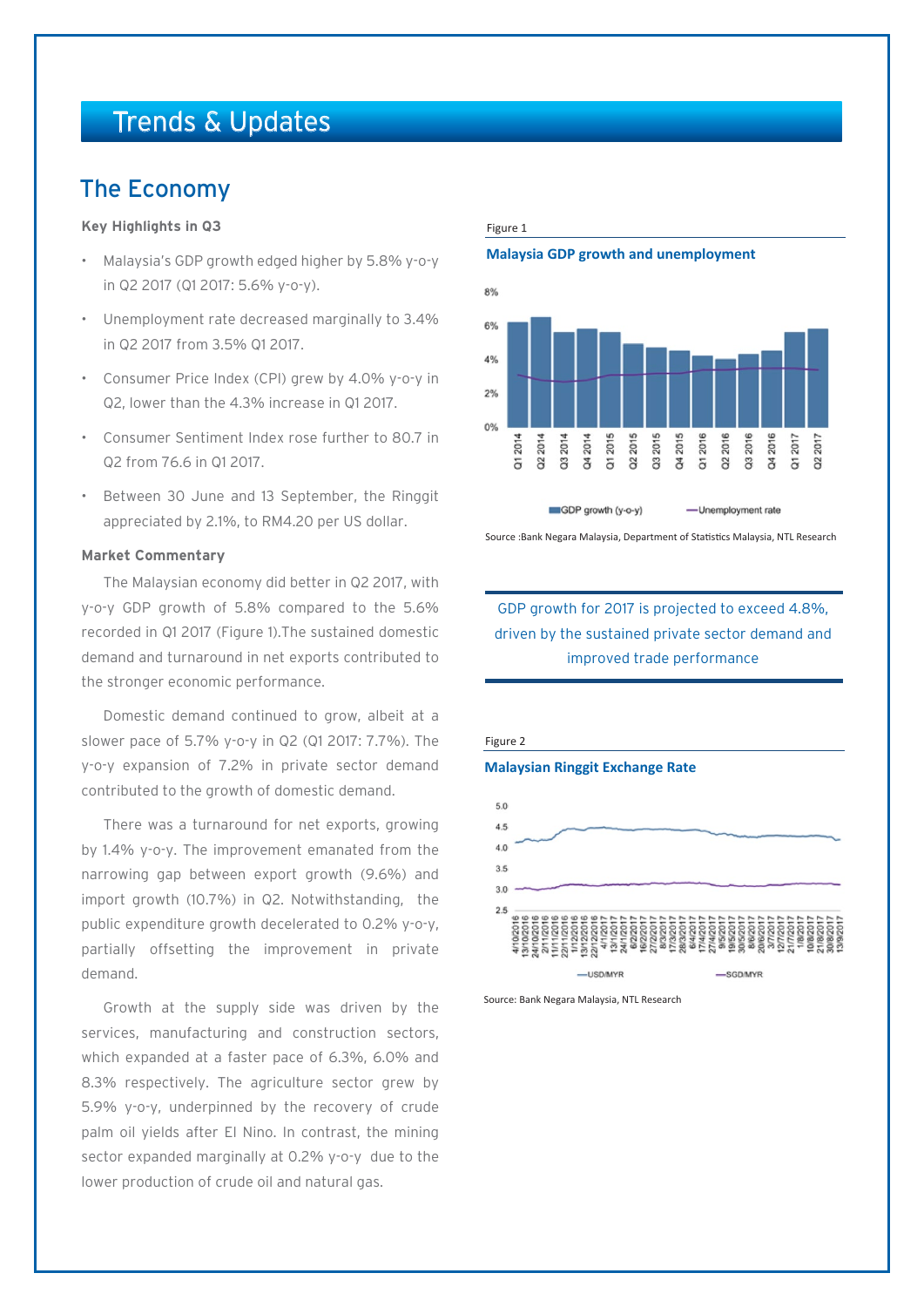Headline inflation trended lower at 4.0% in Q2 (Q1 2017: 4.3%). This can be attributed mainly to the lower inflation recorded in the transport category, due to lower domestic fuel prices. During Q3, the Ringgit appreciated against the US dollar by 2.1% (Figure 2), as sentiments improved amid higher GDP growth and encouraging export performance. Bank Negara Malaysia (BNM) maintained the Overnight Policy Rate (OPR) at 3%, given the positive economic outlook and moderating inflation.

The labour market also showed slight improvement in Q2 with unemployment rate reaching 3.4%, as the gain in net employment outpaced the increase in labour force.

While the Consumer Sentiments Index (CSI), improved for the second consecutive quarter in Q2 amid the stronger outlook, consumers remain cautious as the index remained below its 100-point threshold (Figure 3), reflecting the cautious outlook.

# Residential

#### **Key Highlights in Q3**

- Two high-end residential projects with a total of 574 strata homes were completed in Q3, of which both are located in the city centre. The completed projects were Tribeca Serviced Suite (318 units) and The Mews Kuala Lumpur (256 units).
- The number of completions accounted for 47% (3,874 units) of the pipeline for 2017 as at Q3, with some 4,303 units slated to complete in Q4 2017. About 53% of the upcoming supply will emanate from the city centre (Figure 4).
- Both prices and rents for high-end strata homes improved marginally by 4.5% and 2.9% q-o-q at RM777 per sq ft (from RM743 per sq ft) and RM3.10 per sq ft/month (from RM3.01 per sq ft/month) respectively (Figure 5).

#### **Market Commentary**

The residential market remained subdued going into H2 2017. Although the house price index for high-rise segment in Q1 rose by 7.2% y-o-y, the pace of

#### Figure 3

**Consumer Price Index**



Source: Malaysian Institute of Economic Research, NTL Research

#### **Outlook**

Figure 4

Given the higher-than-expected GDP growth during the first half of 2017, BNM forecasts the full-year GDP growth to surpass 4.8% in 2017. Headline inflation is expected to remain in line with the projected range of 3% - 4%.



growth was moderated. The overall housing loan approval rate on the other hand, stood at 74.2%.

Sales and new launches continued to decline, especially for the high-end segment. Additionally, most residential projects have schemes to attract first time buyers with limited budget. The demand seems to emanate from homes below RM 500,000, with about 72% of the loans approved were for houses priced below RM500,000 according to the statistics on the total financing from the banks.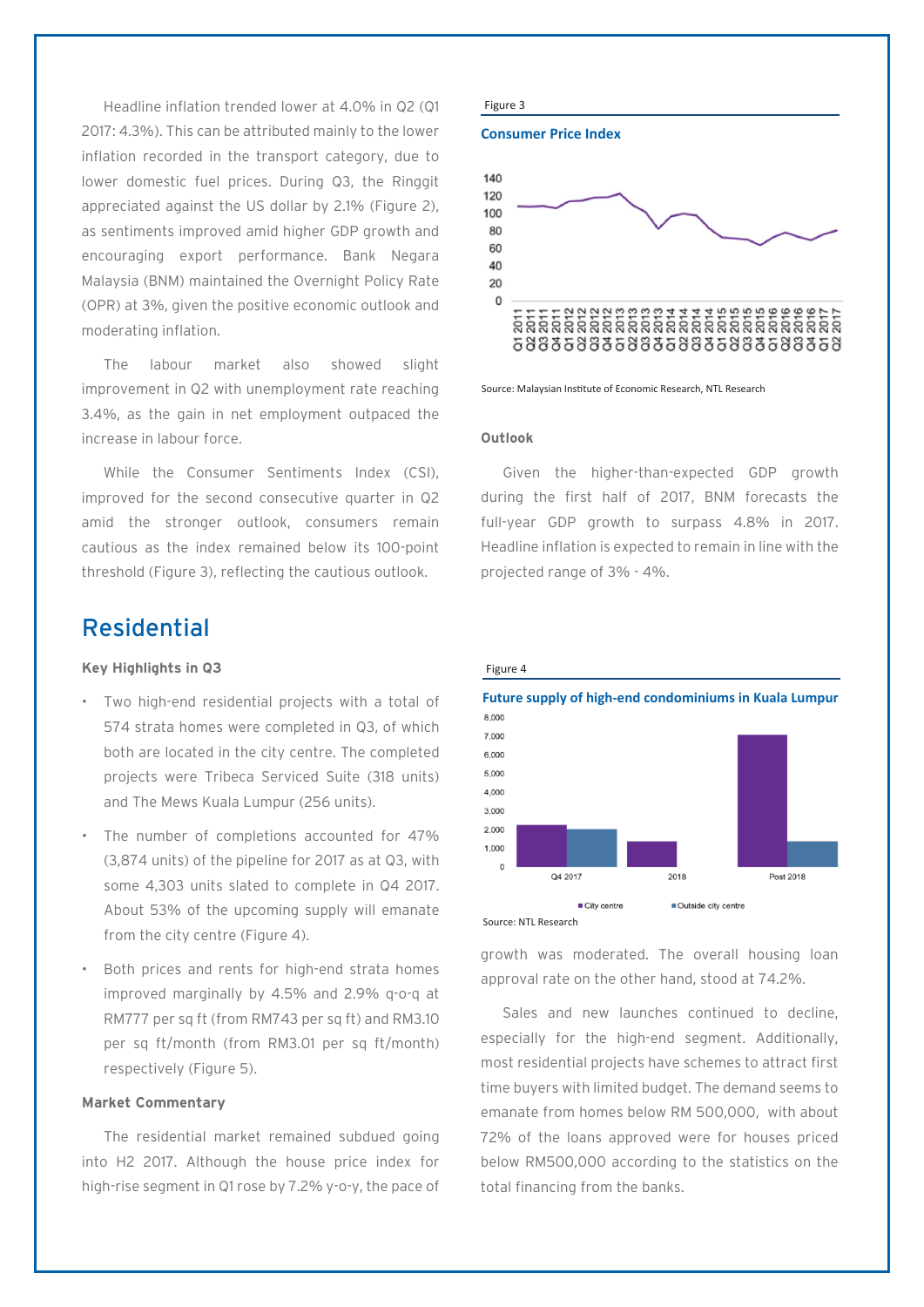To support the launch prices, the developers offered attractive packages and freebies. They also phased out the offerings by launching fewer units to create the sense of exclusivity and urgency for buyers. Such strategies however, will only work in the short-term, and the developers may subsequently reviewing their offerings to meet the affordability levels

The overall housing loan approval rate remains high at 74.2% in Q1 2017 (average for 2012-2016: 74.1%), dominated by the first-time buyers purchasing properties priced below RM500,000.

#### **Outlook**

.

Although the economy showed signs of picking up, the residential market is expected to stay soft in the H2 2017, given growing uncertainty in the external environment.

## Retail

#### **Key Highlights in Q3**

- Retail sales grew 4.8% y-o-y in Q2 2017. This results in 2.5% growth for H1 2017, compared to the same period last year.
- Retail Group Malaysia (RGM) revised their forecast growth of 5% to 4% for Q3 2017.
- Total retail stock in Kuala Lumpur increased to 30.9 million sq ft with the opening of Melawati Mall. Outside Kuala Lumpur remained at 29.94 million sq ft (Figure 6).
- Occupancy contracted to 87% from 89% in Q3 with more supply of retail space and store closures.

#### **Market Commentary**

The Consumer Sentiment Index (CSI) picked up 4.1 points in Q2 2017, increasing to 80.7 in Q3 from 76.6 in Q2.

The improvement in sentiments and higher retail sales were largely due to the festive season of Hari Raya that began in late May. Consumers were lured with hefty price discounts offered by retailers. The

#### Figure 5

#### **Rental and price indices of high-end condominiums in Kuala Lumpur**





The buyers remained concerned over the volatile economy as well as the impending General Election that is predicted to be held sometime in year-end/early 2018.



Source: NTL Research

4.8% growth recorded in Q2 2017 was close to 4.9% forecasted by Malaysia Retailers Association (MRA). Notwithstanding, the CSI remained below the threshold level of 100, reflecting the cautious sentiments of consumers.

Several malls opened in Q3 2017 amid the improvement in sales and sentiments (Figure 6). Melawati Mall (620,000 sq ft NLA), which exhibited strong occupancy rate, was one of the malls that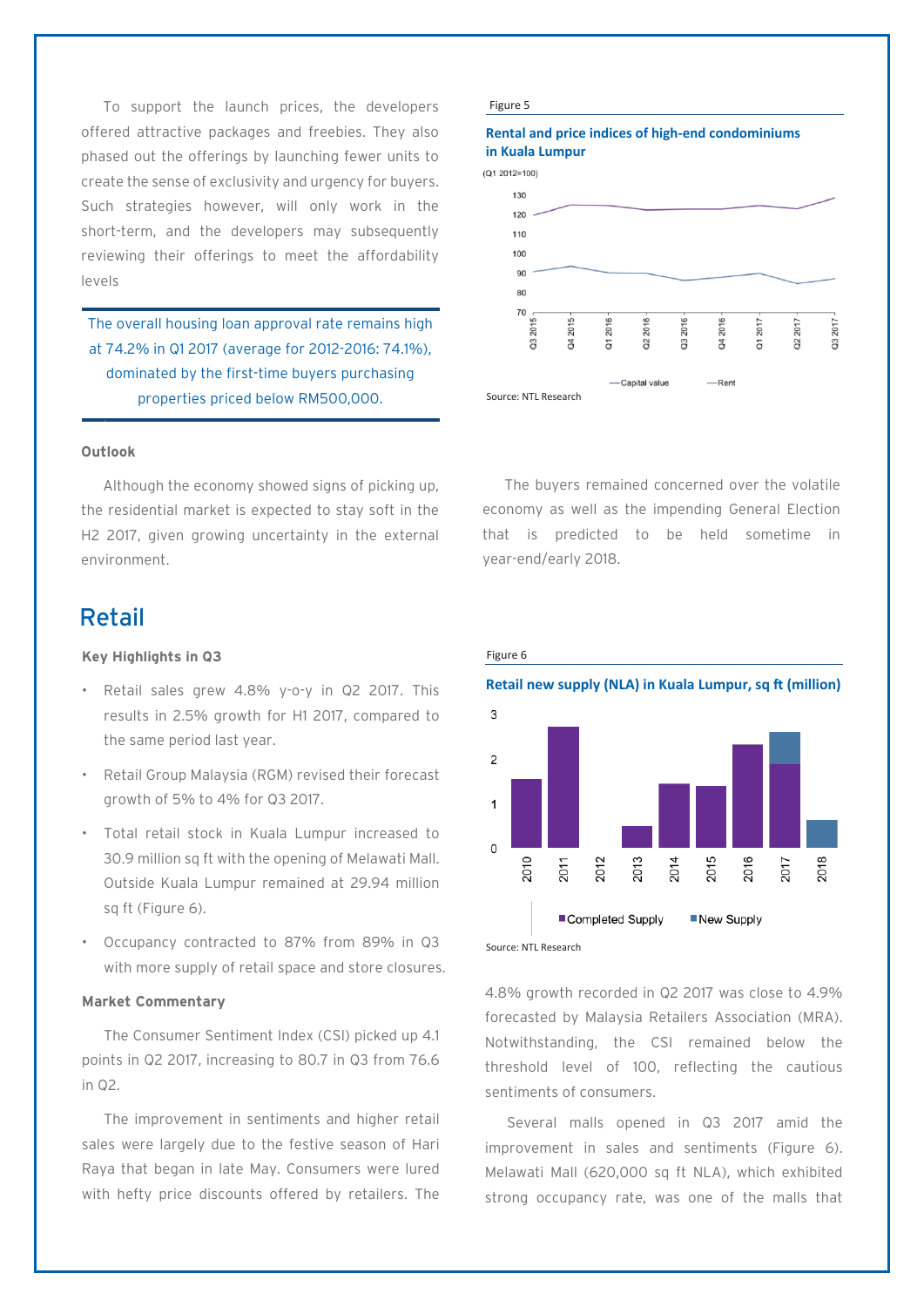opened in Q3. Its opening was initially scheduled in Q4 2016. However, it was delayed several times due to the headwinds in the market. Melawati Mall is a 50:50 joint-venture effort between Sime Darby Property Bhd and CapitaLand Mall Asia.

The Genting Outlet Mall, the second outlet in the country operated by the Genting/Simon Property Group, also opened for business late in Q3 at the nearby Genting Highland. The opening of the Genting Outlet Mall provided another outlet mall for residents of the Klang Valley, beside the existing Mitsui Outlet in Dengkil. In 2018, there are 2 mega malls expected to come on board (Table 1).

### The festive season drives up retail sales by 4.8% y-o-y, with consumers attracted to the hefty price discounts.

While the retail scene in Malaysia continues to attract international retailers such as Singapore's 4Fingers and US's TR Fire Grill, the domestic brands from Malaysia are also expanding into the regional market, particularly the F&B sector. Malaysian OldTown Group recently launched its OldTown White Coffee brand in Shanghai, China, facilitated by OldTown Singapore's wholly-owned company, Shenzhen Kopitiam Asia Pacific (SZKAP). Another

# **Office**

#### **Key Highlights in Q3**

- There were no new completions in Q3
- Average occupancy rate rose marginally by 0.2 percentage-points to 81.4%
- Capital value and average rental rate stayed flat respectively at RM933 per sq ft, and RM6.03 per sq ft (Figure 7).

#### **Market Commentary**

The average occupancy rate for Kuala Lumpur office rose marginally by 0.2 percent point to 81.4% in Q3, up from 81.2% in Q2 (Figure 7). While the demand for space remained subdued, there was no new supply in Q3, supporting the higher (Figure 8). Correspondingly, the office rent of prime buildings

#### Table 1

#### **Selected upcoming retail malls in Klang Valley**

| Name of development    | Est area<br>(NLA, sqft) | Location | Est year of<br>completion |
|------------------------|-------------------------|----------|---------------------------|
| Tropicana Gardens Mall | 1,000,000               | Selangor | 2018                      |
| Central Plaza @ i-City | 1,000,000               | Selangor | 2018                      |

Source: NTL Research

Malaysian famous, Madam Kwan's, is also seeking opportunities for expansion. The chain is eyeing Indonesia as its next market, after Singapore.

#### **Outlook**

In light of the current cautious spending by consumers, more retailers are downsizing their businesses in order to stay profitable. Some retailers are closing the non-performing outlets and injecting additional capital on the profitable outlets to stay relevant in the competitive market and sustain their businesses. More retailers are expected to follow this path if the market does not recover. The overall retail sales growth for 2017 is likely to be moderated, revised downward to 3.7% from the previous 3.9%, by RGM.

#### Figure 7



Source: NTL Research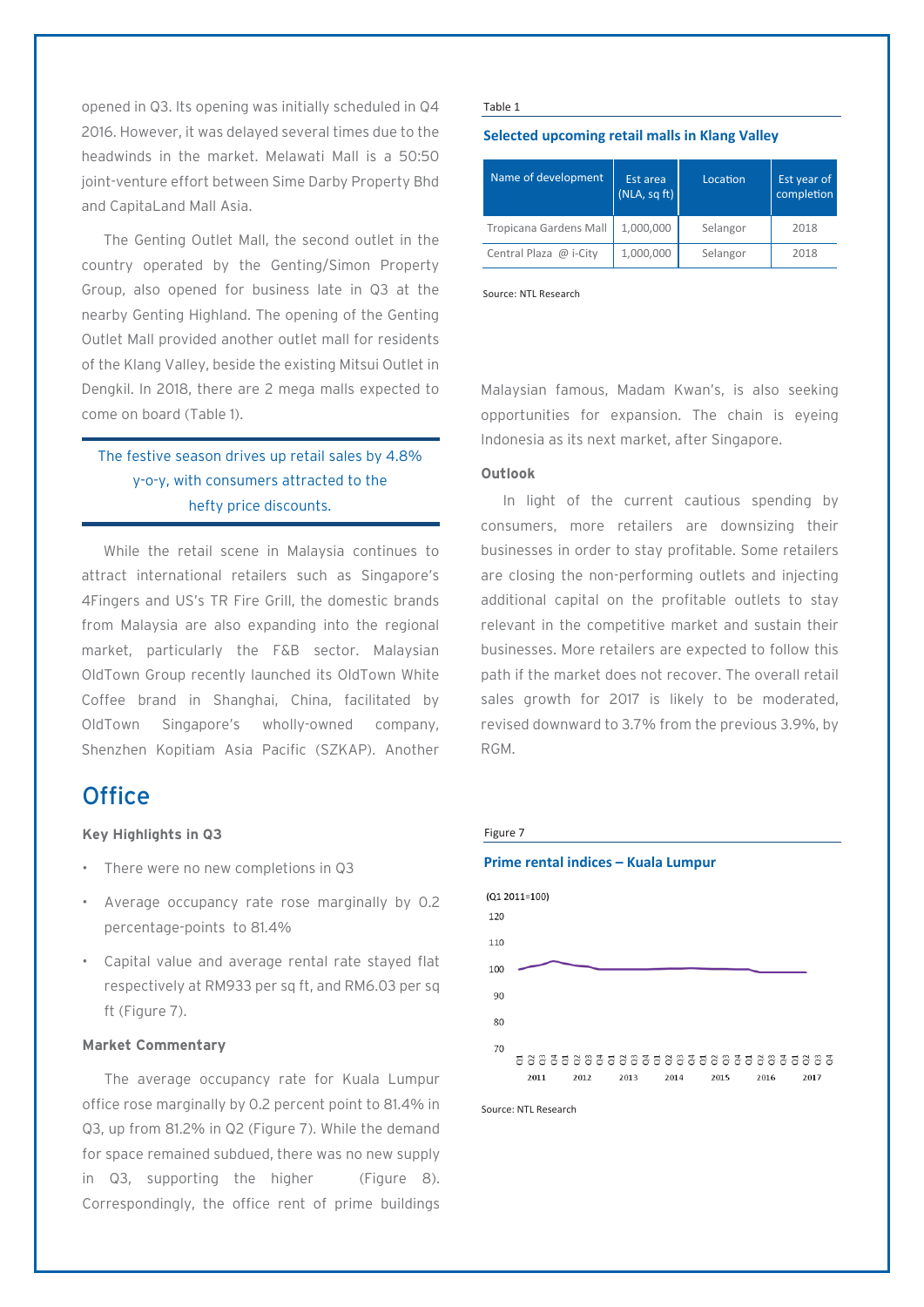stayed flat q-o-q at RM6.03 psf per month, while the office rent of non-prime buildings was at RM4.25 psf. With the capital values of office space staying flat q-o-q, the yield of office space stayed at 6.25%

The pressure on occupancy and rents is likely to increase with about 816,000 sq ft office space expected to complete in Q4. KL Eco City Tower 3 and KL Gateway Tower 2 are both nearing completion.

Separately, TRX is establishing itself as a financial center, with Prudential Assurance Malaysia Bhd announcing its intention to relocate their headquarters there in 2019, following HSBC's recent announcement in June 2017. The building would gather all of Prudential's life insurance and asset management businesses under one roof.

#### **Outlook**

The office rents and occupancy will be under pressure with the upcoming pipeline. Roughly 13 million sq ft of office space is expected to come on board in the next 3 to 4 years, including mega developments such as KL118 (Merdeka PNB118) and The Exchange 106 (TRX Signature Tower), bringing 2.2 million and 2.6 million sq ft respectively (Figure 9).

Companies will have more options, with more new high quality buildings coming on board throughout Klang Valley every year. In addition, the latest opening of the MRT line in late Q2 2017 further widens the rail network, and thus improves the connectivity within the Klang Valley. Hence, firms can seek potential office options located further away from the city centre.







### TRX is emerging as the new financial centre, housing several of the world's major banks and financial institutions.



Source: NTL Research